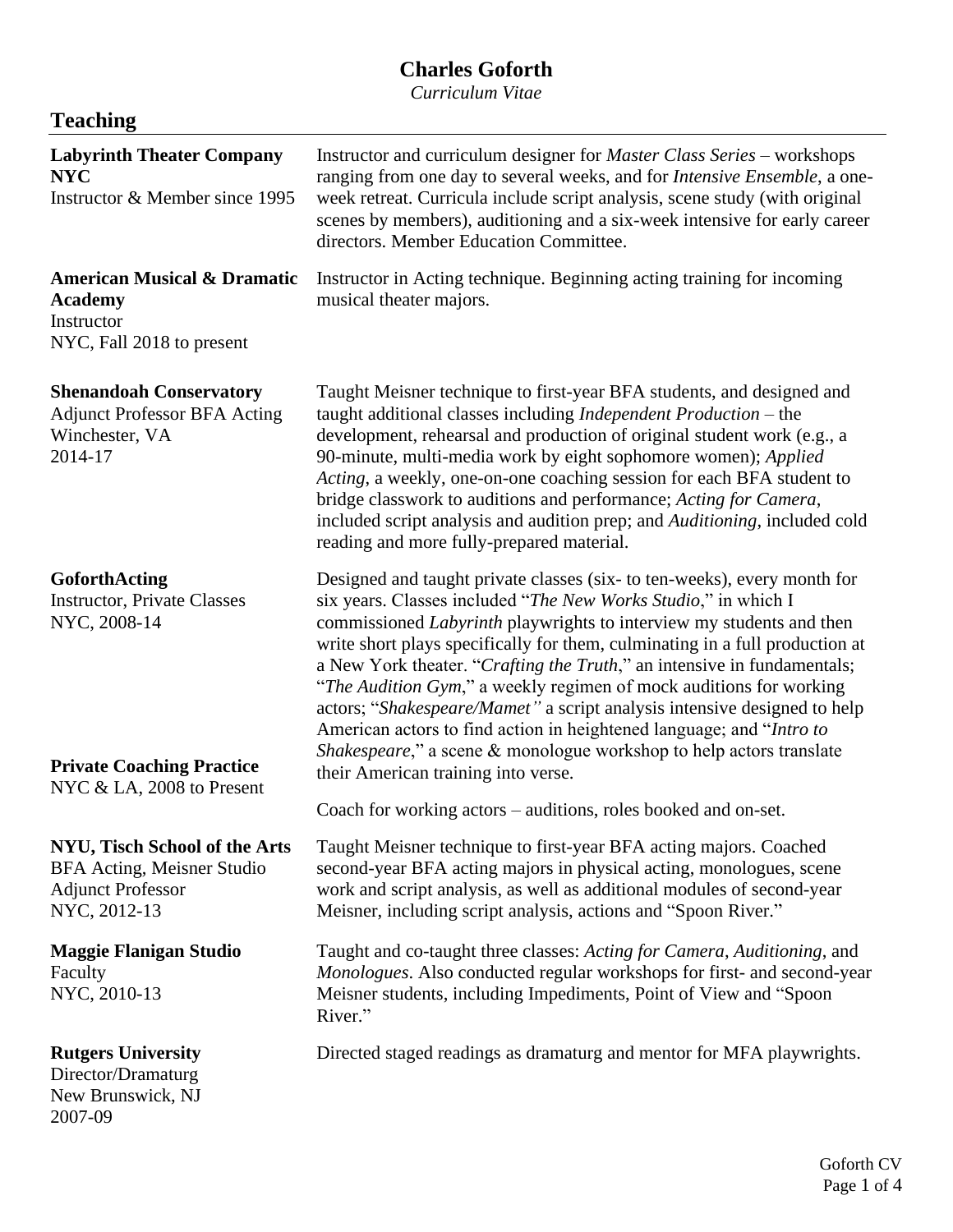**Columbia University & NYU**

Instructor *through Labyrinth* 2005-09

**Cornell University** Resident Teaching Artist Ithaca, NY, 2006-07

**Wood Tobe Coburn** Instructor NYC, 2003

**Center Theater Instructor** Chicago, IL 1988-90

# **Education**

**MFA, Directing** *RUTGERS Mason Gross School of Arts* New Brunswick, NJ

**BA, English Literature Minor Political Philosophy** *WILLIAMS COLLEGE* Williamstown, MA

**Acting Diploma** *PERFORMING ARTS HIGH*  New York, NY

**Studio Training** New York & Chicago *Labyrinth Theater Company* offered workshops as electives and special workshops for MFA students. Designed curricula and taught script analysis and acting.

A one-year Equity contract for three lead roles and a commitment to teach *Acting 101* and *Acting 412* (prep for business) to acting majors. Conducted additional workshops students throughout the university.

Taught *Drama as Literature*, a required course at this vocational, two-year college for fashion and graphic design majors.

Taught *Acting in Shakespeare* for this regional theater company. Assisted Artistic Director with curriculum design and directed students in productions of both Shakespeare and contemporary plays.

Three years with Amy Saltz, Edward Stern and Harold Scott, included *Playwright/Director Relationship*, *Designer/Director Relationship*, and the full two-year progression of Meisner training with William Esper and Maggie Flanigan. Extracurricular: Produced two seasons in the black box.

Relevant coursework included *Advanced Scenic Design* with Arden Fingerhut (who exploded my understanding of theatre) and numerous workshops with visiting artists. Performed on the mainstage during all four years, and produced and directed several extracurricular productions including the musical *Working*, and a site-specific, true-to-period 1940's jazz club with live music and vocals: *The Currier Club!*

*SCHOOL* (*Fiorello H. LaGuardia*) Lewis, Stella Adler, Lee Strasberg and Uta Hagen. Courses included One of 75 students accepted from 2,000 applicants. Stanislavski-based technique. Teachers were themselves students of Harold Clurman, Bobby speech, on-camera acting, movement, makeup and dance. In the selective *Bus & Truck Tour*, we were guided by Anthony Abeson as we created and toured an original musical for inner-city high school kids.

> Advanced Scene Study at *Center Theater* (Dan LaMorte) in Chicago Shakespeare Workshop at *Labyrinth* with Barry Edelstein Shakespeare Coaching at *The Public* with Ian Hersey On-camera technique with Heidi Marshall Cold Reading with Maggie Flanigan Monologues at *Atlantic Theater Company* with Karen Kohlhaas Voice Over Workshops at *Shut Up & Talk*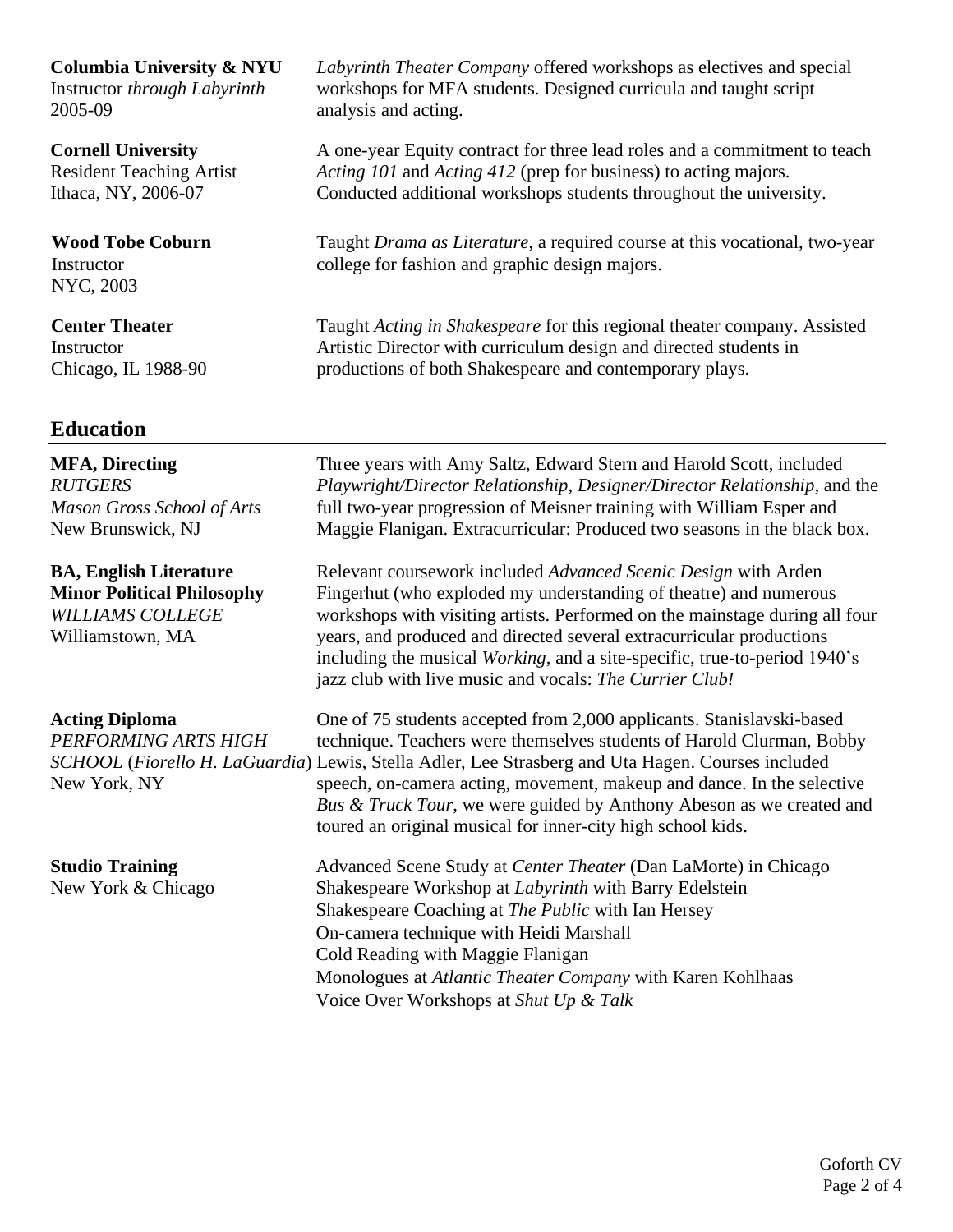## **Selected Directing**

### **Off-Broadway**

*Dutch Heart of Man<sup>\*</sup>* Robert Glaudini The Public Theater (Shiva) *The Flame Keeper\** Amos Kamil The 47th Street Theater *Moonlight Mile\** Stephen Adly Guirgis The HERE Arts Center *Boom, Boom, Boom Boom\** Stephen Adly Guirgis Center Stage New York *Race, Religion, Politics\** Stephen Adly Guirgis The HERE Arts Center

## **Selected Directing (cont'd)**

### **New York**

*Fur\** Charlotte Miller The Access Theater *Jesus Hopped the A Train* Stephen Adly Guirgis The Edinburgh Festival *Swimming Naked\** Fia Perera Altered Stages *Waiting for Da Bus\** Stephen Adly Guirgis John Houseman Studio *Francisco & Benny\** Stephen Adly Guirgis One Dream Theater *Scotch & Water\** Brett C. Leonard The Parkside Lounge *Roger and Vanessa\** Brett C. Leonard Center Stage

### **Regional**

*The Flame Keeper\** Amos Kamil Luna Stage, NJ *Two Gentlemen of Verona* Shakespeare Center Theater, Chicago *Love and the Piano* **Feydeau** Feydeau **Vermont Stage Company** 

### **Assistant Directing**

*References to Salvador Dali\** dir. Jo Bonney The Public Theater, NYC *Road to Mecca* dir. Amy Saltz Indiana Repertory

*\** developed & premiered new play

# **Producing**

**CompassNeedle** NYC, 2017 to present *CompassNeedle.org*

Commissioning & producing new work. Current projects: *A Small Country* (full-length play); *Three Thursdays* (short film); *The Samaritan* (musical); *Go Get Festival* (three evenings of theater, short musicals & spoken word)

# **Awards & Associations**

Directing Fellowship, *The Drama League,* NYC. Member *Labyrinth Theater Company* since 1995, NYC. *Fringe First Award*, *Jesus Hopped the A Train* by Stephen Adly Guirgis, Edinburgh, Scotland Member AEA, SAG-AFTRA since 1985. Eligible for SSDC Membership.

*How the Other Half Loves* Alan Ayckbourn Inner Space Theater

*Swimming Naked\** Fia Perera Franklin St Theater, West Hollywood

*Neil Simon's Hotel Suite* dir. John Tillinger Roundabout Theater Co, NYC

Goforth CV Page 3 of 4